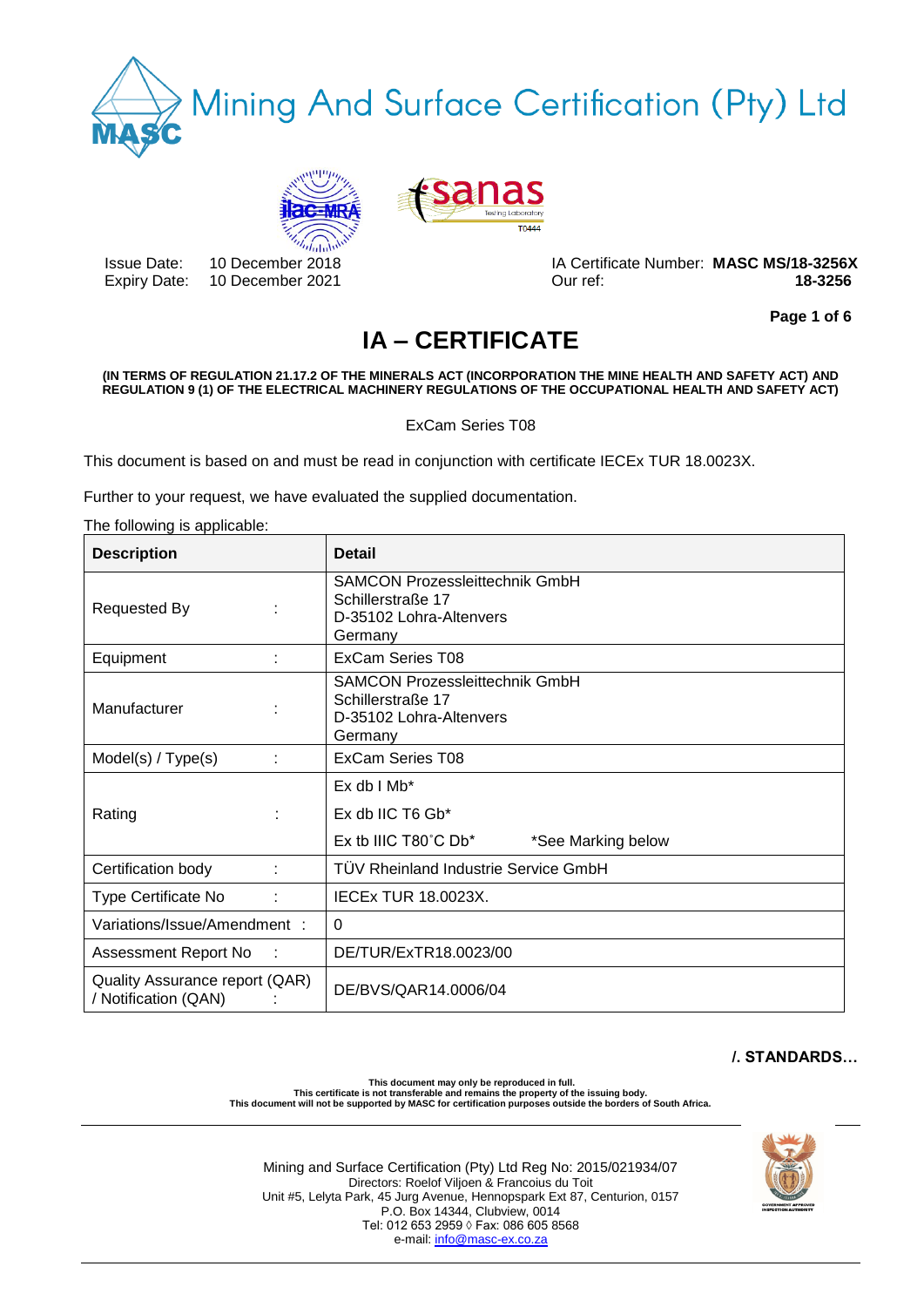| Standards: | $-$ IEC 60079-0  | (2017) | "General requirements"                                                        |
|------------|------------------|--------|-------------------------------------------------------------------------------|
|            | - IEC 60079-1    | (2014) | "Equipment protection by flameproof enclosures 'd"                            |
|            | - IEC 60079-11   | (2011) | "Equipment protection by intrinsic safety "i""                                |
|            | $-$ IEC 60079-18 | (2014) | "Equipment protextion by encapsulation "m"                                    |
|            | - IEC 60079-28   | (2015) | "Protection of equipment and transmission systems using<br>optical radiation" |
|            | - IEC 60079-31   | (2013) | "Equipment dust ignition protection by enclosures 't'                         |

#### **COMPLIANCE:**

The equipment as described below is hereby certified "Explosion Protected" Ex db I Mb, Ex db IIC T6 Gb and Ex tb IIIC T80°C Db and is suitable for use in hazardous locations as stated below and as tested, assessed and inspected in accordance with the relevant requirements of SANS / IEC Standards:

**The evaluation was conducted according to the requirements of:** 

| - SANS (IEC) 60079-0<br>- SANS (IEC) 60079-1 | : 2012<br>: 2015 | enclosures 'd'"                        | "Explosive atmospheres - Part 0: Equipment - General requirements"<br>"Explosive atmospheres - Part 1: Equipment protection by flameproof |
|----------------------------------------------|------------------|----------------------------------------|-------------------------------------------------------------------------------------------------------------------------------------------|
| - SANS (IEC) 60079-11                        | : 2012           | safety "i"                             | "Explosive atmospheres Part 11: Equipment protection by intrinsic                                                                         |
| - SANS (IEC) 60079-18                        | : 2016           | <b>"Explosive</b><br>encapsulation "m" | atmospheres Part 18: Equipment<br>protection<br>by                                                                                        |
| - SANS (IEC) 60079-28                        | : 2016           |                                        | "Explosive atmospheres Part 28: Protection of equipment and<br>transmission systems using optical radiation"                              |
| - SANS (IEC) 60079-31                        | : 2014           | by enclosures "t""                     | "Explosive atmospheres Part 31: Equipment dust ignition protection                                                                        |
| Location                                     |                  | Zone 1, 2<br>Zone 21, 22               | Gas Surface/Mining Underground<br>Dust                                                                                                    |
| <b>Hazard Frequency</b>                      |                  |                                        | Intermittent as could occur under normal operating<br>conditions in hazardous area                                                        |
| Environment                                  |                  | Group I<br>Group IIC<br>Group IIIC     | Methane/coal dust (As Applicable)<br>Propane to Hydrogen/Acetylene (As Applicable)<br>Conductive dust (As Applicable)                     |
| Surface Temperature                          |                  | 150°C<br>T6<br>T80°C                   | 85°C (As Applicable)                                                                                                                      |
|                                              |                  |                                        |                                                                                                                                           |

Service/Ambient Temperature As Applicable

*/. The use…*

This document may only be reproduced in full.<br>This certificate is not transferable and remains the property of the issuing body.<br>This document will not be supported by MASC for certification purposes outside the borders of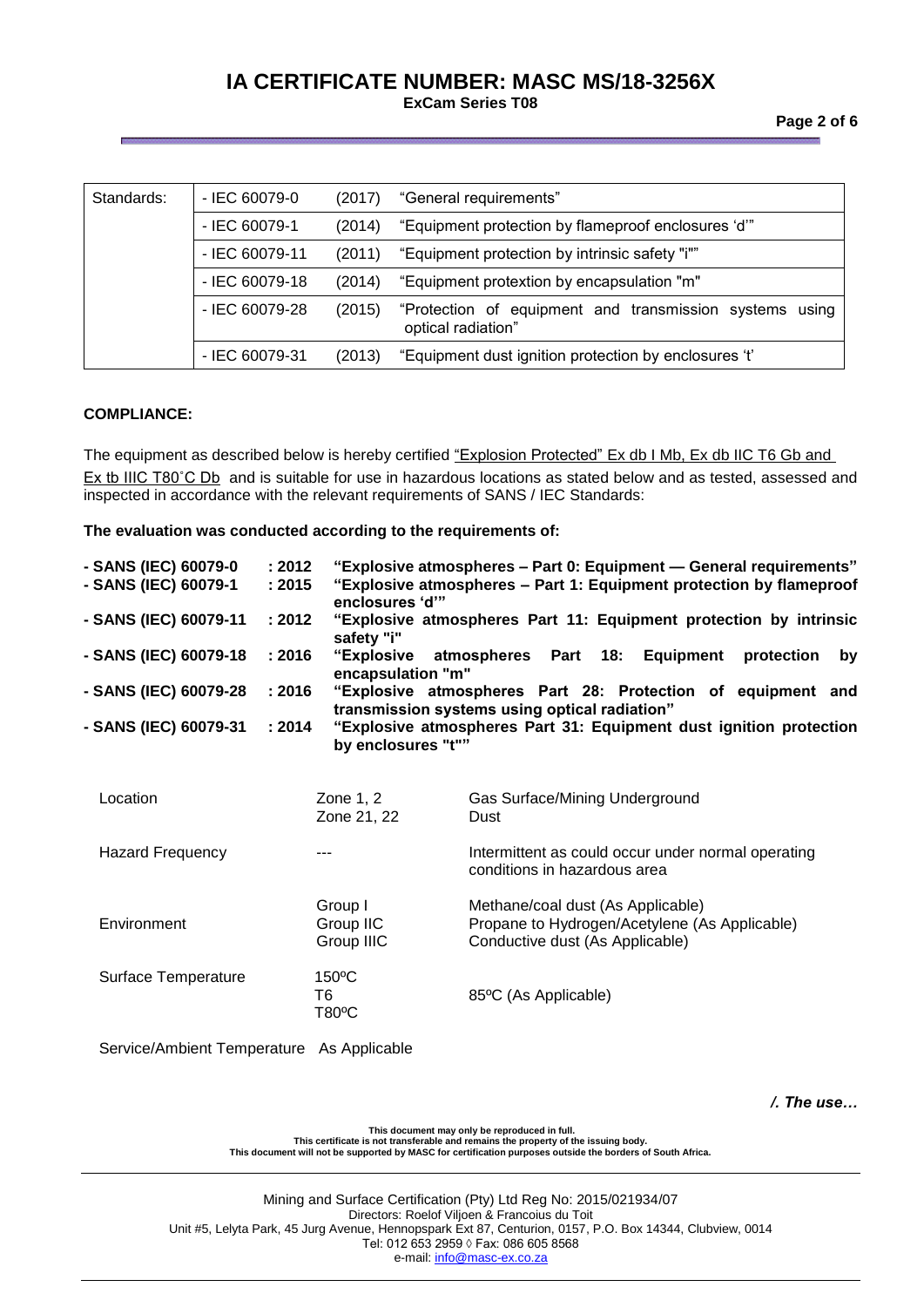#### *The use of apparatus in hazardous locations is subject to the following provisions as applicable, which shall be adhered to:*

- i. SANS 10086 requirements;
- ii. Any conditions mentioned in the above document;
- iii. Codes of Practice enforced in terms of Regulations 21.17.2 of Minerals Act, by Chief Inspector of Mines;
- iv. Any restrictions and conditions enforced by Chief Inspectors of Mines, Principal Inspector (Group I equipment) of Chief Inspector of Factories (Group II equipment);
- v. Any relevant requirements of the MHS Act or the OHS Act.

### **DESCRIPTION OF EQUIPMENT (According to TÜV Certificate):**

The ExCam Series is an electrical device that is protected by a pressure-resistant (Ex-d) enclosure.

The flameproof housings not only make the device flameproof but also robust for a variety of industries and applications.

Within the pressure-resistant enclosure, various camera modules and lenses, reflecting different technical specifications, are installed.

Accessory components such as PTC heating elements, fans, NIR LEDs, lighting devices, mechanical components, and clamps are optional. Furthermore, the ExCam Series can be used in combination with other IECEx device certified modules such as HF-barriers, cable glands, media-converter, or certified lighting devices ([op is])

The marking of the equipment shall include the following:

Ex db llC T6 Gb\* Ex tb lllC T80°C Db\* Ex db  $I$  Mb<sup>\*</sup>

\* Optional and additional type of protection markings for all types:

The mining certification can be cancelled if required. \*\* The explosion group can be downgraded if required. \*\* The ambient temperature range can be downgraded if required. \*\* The temperature class/value (gas/dust) can be downgraded if required. \*\*

| ix Gx/Dx    | $=$ for models with [ix Gx/Dx] intrinsically safe circuits. **       |
|-------------|----------------------------------------------------------------------|
| op is Gx/Dx | $=$ for models with [op is Gx/Dx] FOC connectors or illuminators. ** |
| op pr Gx/Dx | $=$ for models with [op pr Gx/Dx] FOC Connectors. **                 |
| mb          | $=$ for models with HF Barrier.**                                    |
|             |                                                                      |

### **Technical data**

Supply voltage

| Model:      | <b>Supply Voltage:</b>      |
|-------------|-----------------------------|
| T08-VA:     | 60V DC 1240V (50/60 Hz) AC  |
| T08-TNXCD : | 60V DC I 240V (50/60 Hz) AC |

**/. Maximum…**

**This document may only be reproduced in full. This certificate is not transferable and remains the property of the issuing body. This document will not be supported by MASC for certification purposes outside the borders of South Africa.**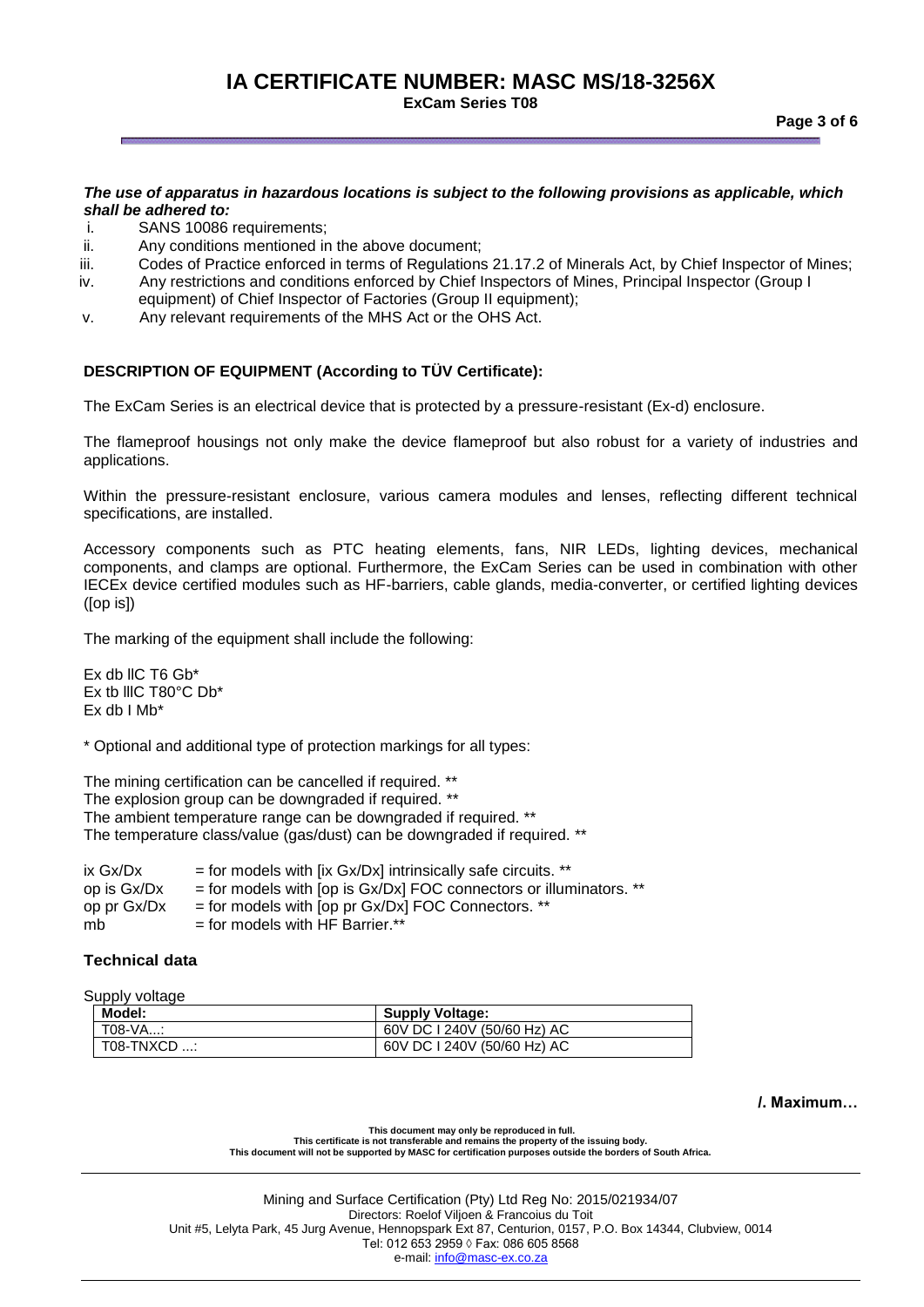**Page 4 of 6**

#### Maximum Input Power:

|              | <b>Tamb max</b> |                |                |                |  |  |
|--------------|-----------------|----------------|----------------|----------------|--|--|
| Model:       | $40^{\circ}$ C  | $50^{\circ}$ C | $60^{\circ}$ C | $70^{\circ}$ C |  |  |
| T08-VA1.1    | 17,4 W          | 13,0 W         | 8 7 W          | 4,3 W          |  |  |
| T08-VA1.2    | 18,2 W          | 13,6 W         | 9.1 W          | 4,5 W          |  |  |
| T08-VA2.0    | 18,2 W          | 13,6 W         | 9.1 W          | 4,5 W          |  |  |
| T08-VA2.1    | 22,2 W          | 16,7 W         | 11,1 W         | 5,6 W          |  |  |
| T08-VA2.2    | 25,0 W          | 18,8 W         | 12,5 W         | 6,3 W          |  |  |
| T08-VA2.3    | 28,6 W          | 21,4 W         | 14,3 W         | 7,1 W          |  |  |
| T08-VA4.3    | 57,1 W          | 42.9 W         | 28,6 W         | 14,3 W         |  |  |
| <b>TNXCD</b> | 57,1 W          | 42.9 W         | 28,6 W         | n.a.           |  |  |

#### ...for T5 Temperature Class (Tsur < 100°C)

|              |                |                |                | $\mathsf{T}_{\mathsf{amb\ max}}$ |                |                |
|--------------|----------------|----------------|----------------|----------------------------------|----------------|----------------|
| Model:       | $40^{\circ}$ C | $50^{\circ}$ C | $60^{\circ}$ C | 70°C                             | $80^{\circ}$ C | $85^{\circ}$ C |
| T08-VA1.1    | 23 9 W         | 19.6 W         | 15.2 W         | 10.9 W                           | 6.5 W          | 4.3 W          |
| T08-VA1.2    | 25.0 W         | 20,6 W         | 15.9 W         | 11.4 W                           | 6.8 W          | 4,5 W          |
| T08-VA2.0    | 25,0 W         | 20,6 W         | 15,9 W         | 11.4 W                           | 6.8 W          | 4,5 W          |
| T08-VA2.1    | 30.6 W         | 25.0 W         | 19.4 W         | 13.9 W                           | 8.3 W          | 5.6 W          |
| T08-VA2.2    | 34.4 W         | 28,1 W         | 21,9 W         | 15.6 W                           | 9.4 W          | 6.3 W          |
| T08-VA2. 3   | 39,3 W         | 32,1 W         | 25,0 W         | 17.9 W                           | 10.7 W         | 7.1 W          |
| T08-VA4.3    | 786W           | 64,3 W         | 50,0 W         | 35,7 W                           | 21,4 W         | 14,3 W         |
| <b>TNXCD</b> | n.a.           | n.a.           | n.a.           | n.a.                             | n.a.           | n.a.           |

### ...for T4 Temperature Class (Tsur < 135°C)

|           |                |                | T <sub>amb max</sub> |                 |                 |                 |
|-----------|----------------|----------------|----------------------|-----------------|-----------------|-----------------|
| Model:    | $50^{\circ}$ C | $70^{\circ}$ C | $90^{\circ}$ C       | $100^{\circ}$ C | $110^{\circ}$ C | $120^{\circ}$ C |
| T08-VA1.1 | 34.8 W         | 26.1 W         | 17.4 W               | 13.0 W          | 8,7 W           | 4,3 W           |
| T08-VA1.2 | 36,4 W         | 27,3 W         | 18,2 W               | 13,6 W          | 9.1 W           | 4,5 W           |
| T08-VA2.0 | 36,4 W         | 27.3 W         | 18,2 W               | 13,6 W          | 9.1 W           | 4.5 W           |
| T08-VA2.1 | 44.4 W         | 33.3 W         | 22.2 W               | 16.7 W          | 11.1 W          | 5.6 W           |
| T08-VA2.2 | 50,0 W         | 37.5 W         | 25,0 W               | 16.7 W          | 12.5 W          | 6.3 W           |
| T08-VA2.3 | 57,1 W         | 42.9 W         | 28 6 W               | 21 4 W          | 14.3 W          | 7.1 W           |
| T08-VA4.3 | 114.3 W        | 85,7 W         | 57,1 W               | 42.9 W          | 28,6 W          | 14,3 W          |
| TNXCD     | n.a.           | n.a.           | n.a.                 | n.a.            | n.a.            | n.a.            |

#### ...for T3 Temperature Class (Tsur < 200°C- 40K)

|              |                |         |                | <b>Tamb max</b> |                 |                 |                 |
|--------------|----------------|---------|----------------|-----------------|-----------------|-----------------|-----------------|
| Model:       | $50^{\circ}$ C | 70°C    | $90^{\circ}$ C | $110^{\circ}$ C | $130^{\circ}$ C | $140^{\circ}$ C | $150^{\circ}$ C |
| T08-VA1.1    | 478W           | 39.1 W  | 30.4 W         | 21.7 W          | 13.0 W          | 8.7 W           | 4.3 W           |
| T08-VA1.2    | 50.0 W         | 40.9 W  | 31.8 W         | 22.7 W          | 13.6 W          | 9.1 W           | 4,5 W           |
| T08-VA2.0    | 50 0 W         | 40 9 W  | 31,8 W         | 22.7 W          | 13.6 W          | 9.1 W           | 4.5 W           |
| T08-VA2.1    | 61,1 W         | 50.0 W  | 38,9 W         | 27,8 W          | 16,7 W          | 11,1 W          | 5,6 W           |
| T08-VA2.2    | 68.8 W         | 56,3 W  | 43.8 W         | 31,3 W          | 18,8 W          | 12,5 W          | 6,3 W           |
| T08-VA2.3    | 78,6 W         | 64,3 W  | 50.0 W         | 35,7 W          | 21.4 W          | 14.3 W          | 7.1 W           |
| T08-VA4.3    | 157,1 W        | 128,6 W | 100,0 W        | 71,4 W          | 42,9 W          | 28,6 W          | 14,3 W          |
| <b>TNXCD</b> | n.a.           | n.a.    | n.a.           | n.a.            | n.a.            | n.a.            | n.a.            |

**/.Protection…**

This document may only be reproduced in full.<br>This certificate is not transferable and remains the property of the issuing body.<br>This document will not be supported by MASC for certification purposes outside the borders of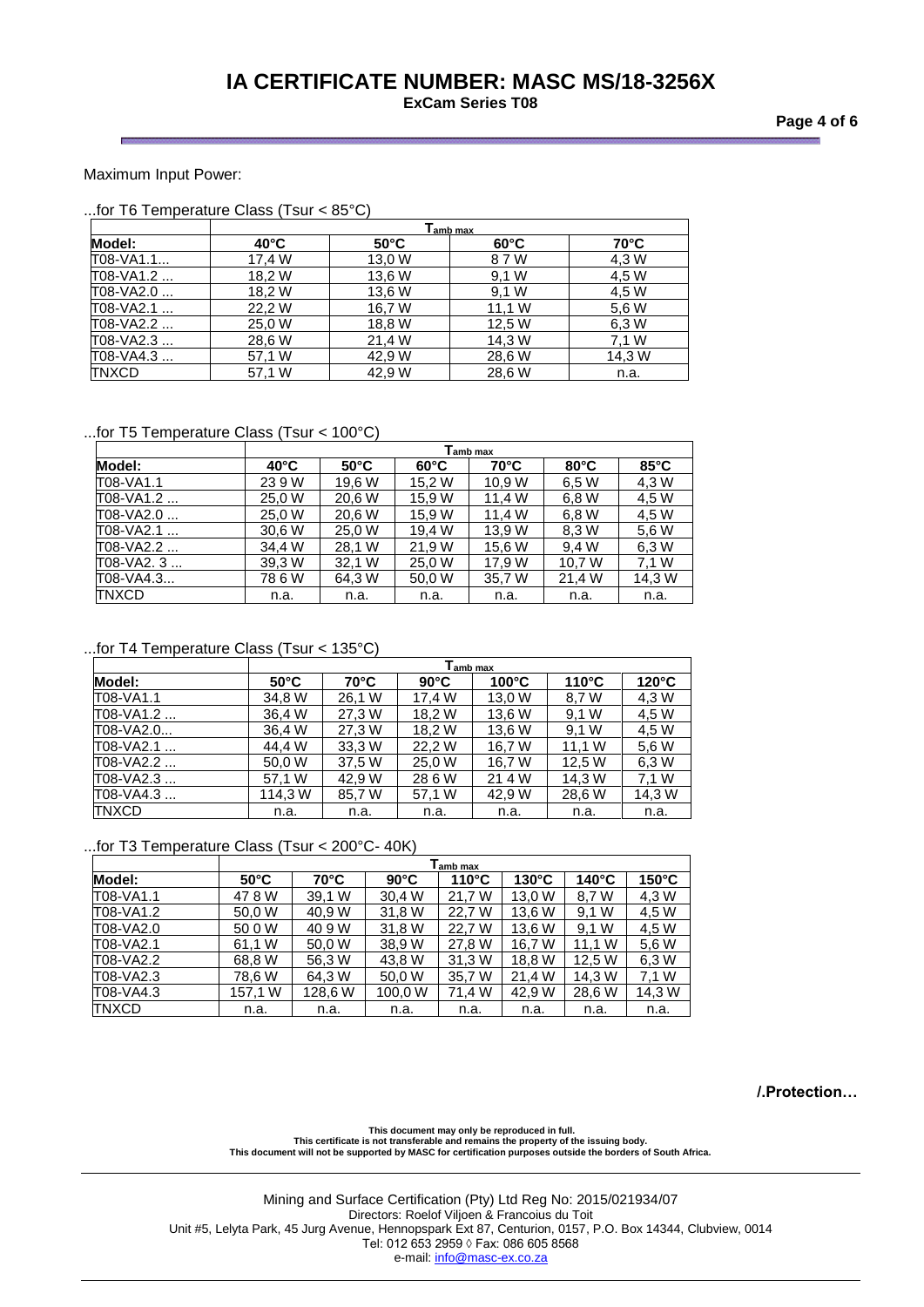#### **Page 5 of 6**

#### Protection degrees:

| Model:          | Protection degree (EN 60529:2014):              |
|-----------------|-------------------------------------------------|
| I T08-VA :      | IP68 3m / 24h<br>(immersion depth and duration) |
| $1$ T08-TNXCD : | IP66. IP67 or IP68                              |

Maximum ambient temperature range:

| Model:          | Maximum ambient temperature range          |
|-----------------|--------------------------------------------|
| $T08-VA$        | $\cdot$ -60°C $\leq$ Tamb $\leq$ +xxx°C ** |
| $1$ T08-TNXCD : | l -50°C $\le$ Tamb $\le$ +xxx°C **         |

\*\* See power tables above, type plate, model key and installation-/user manual!

#### **MARKING:**

The **TÜV** marking remains applicable. In addition, the following MASC Certificate number must be applied to the equipment.

IA No: MASC MS/18-3256X

### **CONDITIONS OF MANUFACTURE:**

**None** 

### **SPECIAL CONDITIONS OF USE (X):**

- When installing the ExCam, the requirements of IEC 60079-14 must be applied.
- For Group I and T08-VA2.x.x.BOR5 models, the enclosure is only suitable with a low risk of mechanical hazard.
- All used cable glands and plugs have to be certified.

### **CONDITIONS OF CERTIFICATION:**

- 1. This IA Certificate covers all units sold from the date of this document to 10 December 2021.
- 2. As per ARP 0108 a three-yearly review is required on this IA Certificate.
- 3. The apparatus must be additionally marked with the MASC marking details above.
- 4. This approval only covers the equipment as certified above and does not include any scheduled additions or variations / amendments / new issues to the certificate(s), made after the above date.
- 5. The equipment does not need to be re-tested when used on the conditions and with such restrictions as prescribed by **TÜV** and in this approval.
- 6. The **TÜV** certification must remain valid.
- 7. The extent of the requirements in the ARP 0108 (or regulations) and SANS 10108 on the certification of the equipment must remain unchanged.
- 8. The Ex quality assurance notification/report for the equipment must remain valid.

**/. CONCLUSION…**

#### **This document may only be reproduced in full.**

**This certificate is not transferable and remains the property of the issuing body. This document will not be supported by MASC for certification purposes outside the borders of South Africa.**